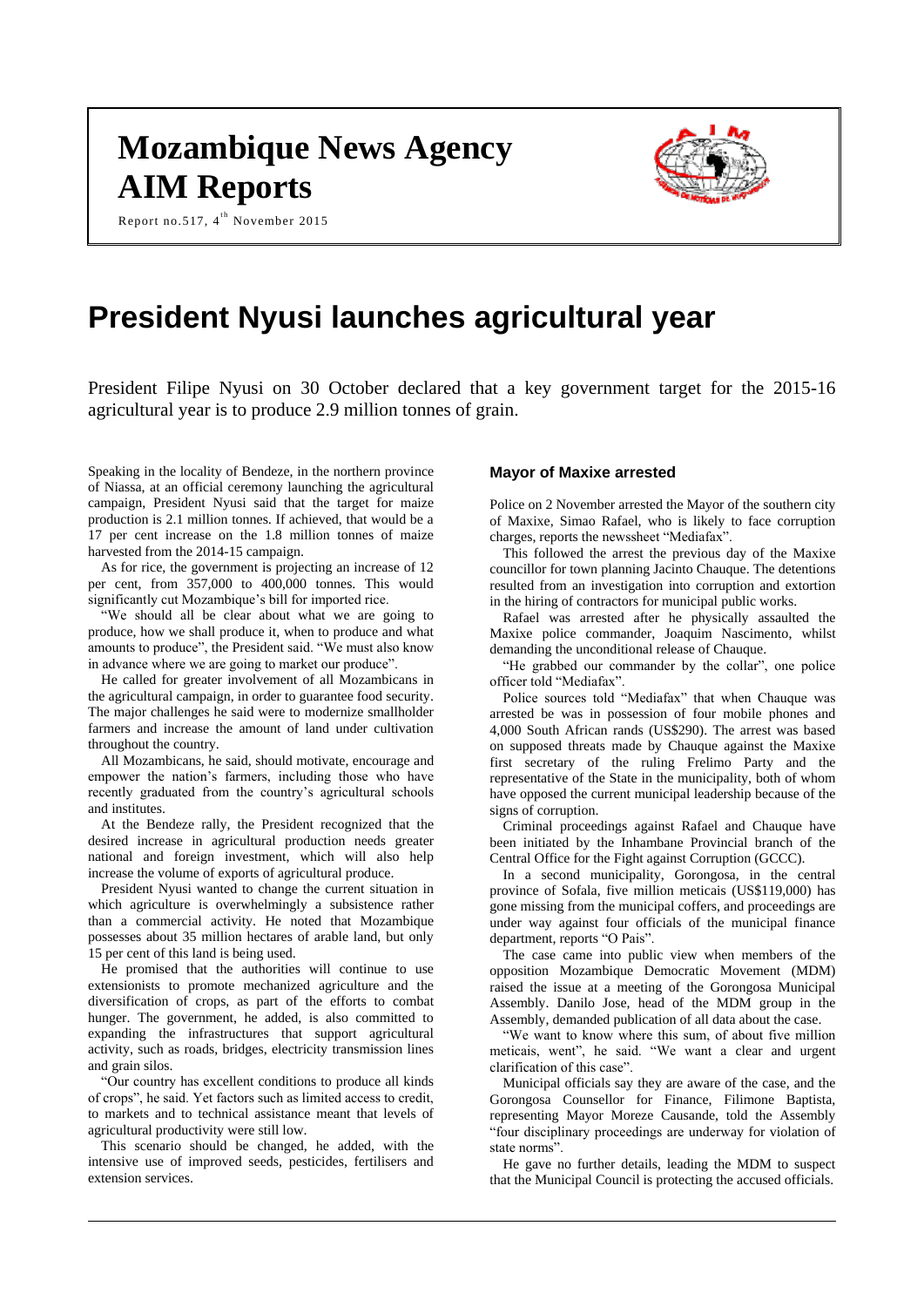### **Results of hydrocarbon licencing round announced**

Mozambique's National Petroleum Institute (INP) has announced the results of the fifth licencing round for exploration and production of hydrocarbons in fifteen blocks.

The fifteen blocks on offer cover an area of 74,259 square kilometres. They are located off the northern coast including the Rovuma Basin, the Zambezi Delta and the area near Angoche, in Nampula province, and onshore around Pande/Temane and Palmeira, in the southern provinces of Inhambane and Maputo

Bids were received for eight of the blocks of which six were successful. The prospective operators have now been invited to commence negotiations for an Exploration Production Concession Contract. These companies are the Italian company ENI, US giant ExxonMobil, South Africa's Sasol, and London-based Delonex Energy.

According to the INP, during the first period of exploration (over the next four years) more than US\$691 million will be spent on drilling ten wells, eight of them in deep water, gathering seismic data and on other geotechnical studies.

Three further companies will act as non-operator partners: the Russian company Rosneft is the partner of ExxonMobil in the three blocks awarded to the American company; the Norwegian company Statoil will partner ENI and Sasol; and the Indian Oil Corporation will partner Delonex Energy.

In addition, in each area the state hydrocarbon company, ENH, is taking up a stake of between ten and thirty per cent.

#### **LNG payments to state could reach \$212 billion**

The Mozambican state could gain as much as US\$212 billion in taxes, dividends, bonuses and other payments over the lifetime of the liquefied natural gas (LNG) project in Palma, in the northern province of Cabo Delgado, according to the chairperson of the National Hydrocarbon Company (ENH), Omar Mitha.

Speaking at a conference in Maputo on 28 October organized by the Centre for Public Integrity (CIP), Mitha explained that the gains from the LNG project will depend on how many LNG factories (known as "trains") are built.

Consortia headed by the United States company Anadarko and by the Italian energy firm ENI have so far discovered gas reserves estimated at 170 trillion cubic feet in Rovuma Basin offshore areas one and four. Anadarko plans to build its liquefaction plants on land, on the Afungi Peninsula in Palma district, while ENI intends to build a floating LNG facility.

Mitha's calculations are that, if only two LNG trains are built, payments to the state will amount to US\$67 billion in the project's lifetime (up to 2035). But if six trains are built, then payments will rise to US\$212 billion.

With six trains, Mitha put the increase in Mozambican GDP by 2035 at US\$39 billion. Per capita GDP, he added, would rise from the 2014 figure of US\$650 to US\$4,500 in 2035, in real terms.

From now until 2035, the project could generate 700,000 jobs (assuming six trains and no construction delays). But only 16,000 of these will be jobs in the LNG industry, mostly building jobs at the peak of constructing the trains. The rest will be indirect jobs, generated in the rest of the economy.

ENH is required to contribute to the investment that will be made by the Anadarko and ENI-led consortia. ENH holds a 15 per cent share in Area One and 10 per cent in Area Four. Currently ENH does not have the liquidity to pay for its share in these investments, and Mitha said that it is a key challenge to find ways of financing ENH so that it can participate.

#### **Mozambique requests IMF loan**

Mozambique has requested financial assistance from the International Monetary Fund (IMF) for the first time in a decade. The IMF was once a significant creditor, but all of Mozambique's debts to the IMF were cancelled in December 2005, under the Multilateral Debt Relief Initiative (MDRI).

According to the IMF, Mozambique has requested over 204 million Special Drawing Rights (equivalent to US\$286 million) from the SCF. The IMF describes the SCF as a facility which "provides financial assistance to low-income countries with short term balance of payment needs".

The SCF is intended "to make the Fund's financial support more flexible and better tailored to the diverse needs of low income countries including in times of shocks or crisis". It carries a lower rate of interest than other IMF loans.

The loan is not yet definitive: it must be approved by the IMF Executive Board, probably in mid-December.

An IMF delegation that visited Mozambique between 14 and 28 October gave an upbeat assessment of the Mozambican economy, despite the request for SCF assistance. It found that "economic activity in 2015 has remained solid though new challenges have emerged and require decisive policy action".

The IMF estimates that the GDP growth rate this year will reach 6.3 per cent (lower than the hoped for 7.5 per cent), accelerating to 6.5 per cent in 2016. Inflation is currently low at around two per cent a year, but the IMF expects it to rise to five or six per cent over the next few months "due to the recent depreciation of the metical, and required adjustments in administered prices".

The IMF expects growth rates to rise to an average of eight percent in the 2017-2020 period "owing to positive prospects of massive investments in extractive industries, especially liquefied natural gas".

The IMF is positive about medium term prospects, but warns that Mozambique is facing "more complex" short term challenges. The country "is currently experiencing an external shock associated with the drop in commodity prices, lower growth in trading partners, and delays in investment associated with large natural resource projects. Excessively expansionary policies in 2014 (especially on the fiscal side) also contributed to the current difficulties the country is facing".

It notes that "imports have continued to grow at a fast pace at 17 percent year-on-year, while exports have stagnated. Capital inflows have also declined substantially compared to a year ago. This has created pressures in the foreign exchange market and has caused a sharp decline in international reserves and a depreciation of the metical".

The IMF praised the Bank of Mozambique "for the recent decision to tighten monetary policy". This refers to the Bank's decision to increase its interest rates.

#### **Fitch downgrades Mozambique credit rating**

The US-based international ratings agency Fitch has announced that it is downgrading Mozambique's credit rating from 'B+' to 'B' with a stable outlook.

Both its long term foreign and local currency Issuer Default Ratings (IDR) and Country Ceiling fell to 'B'. The short-term currency IDR remains at 'B'.

According to Fitch, the country's fiscal profile has "deteriorated sharply over the past year, reflecting high budget deficits, a rapid rise in public debt, volatile government revenue and a widening wage bill".

Fitch accepted that the government is making efforts to rein in capital expenditure but warns that fiscal consolidation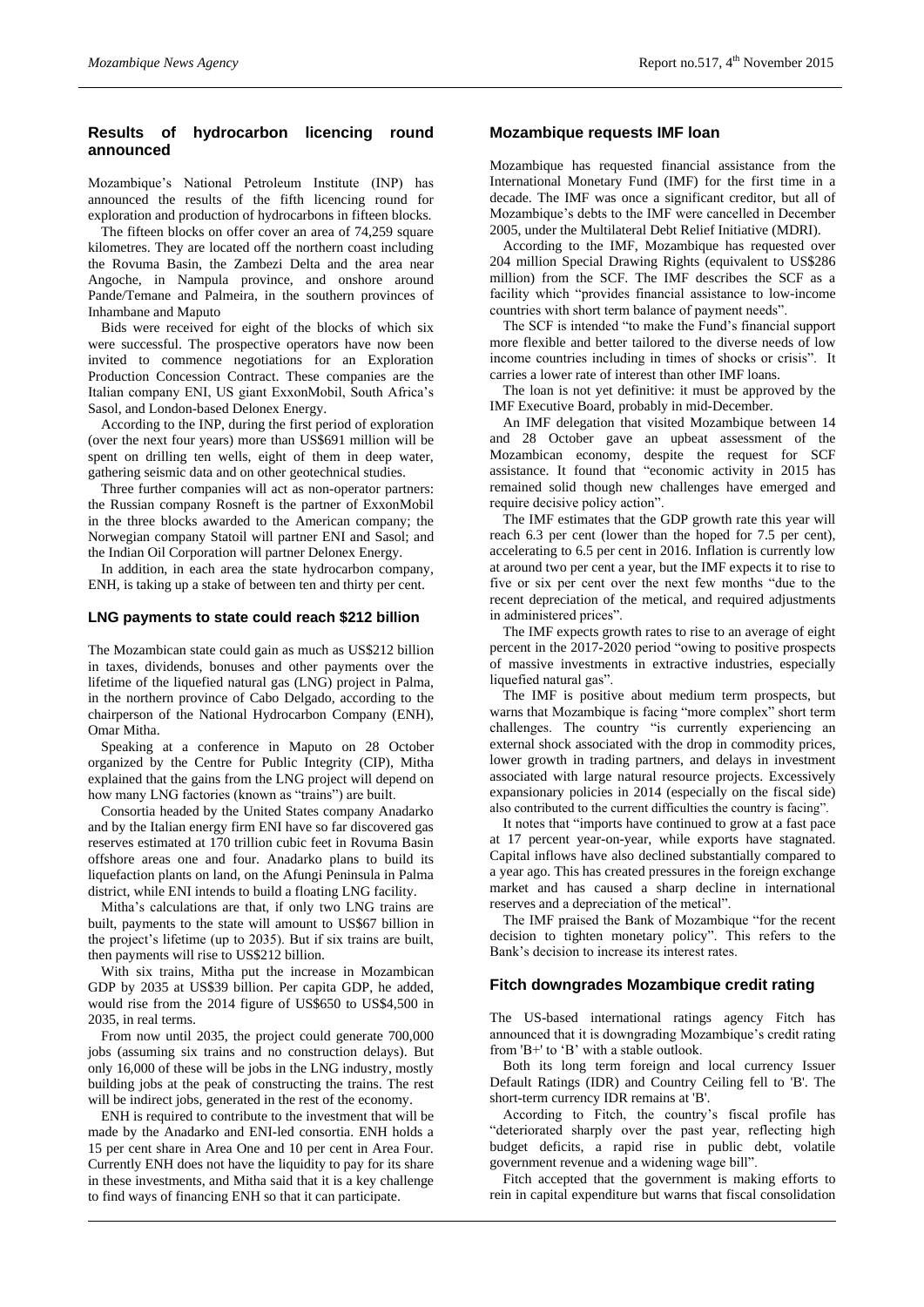is expected to be gradual. It expects the general government deficit to average 5.8 per cent of GDP in 2015-17 which is well above the 3.6 per cent average in 2011-13.

The ratings agency pointed out that government debt has increased partly due to a forty per cent depreciation of the national currency, the metical. It noted that around eighty per cent of public debt is denominated in foreign currency.

Thus, Fitch expects the government debt to GDP ratio to reach a ten year high of 61.6 per cent by the end of the year compared to 37.6 per cent in 2011.

The analysis also pointed to the negative effects of low global commodity prices. It noted that exports fell only modestly in the first quarter of this year, which highlighted the country's relatively diversified export base. However, foreign direct investment fell by 22 per cent due mainly to a reduction in investment in the mining sector.

Despite these difficulties, Fitch is confident about the future. It stated that, in the medium term, Mozambique's economic prospects remain positive "underpinned by strong investment growth, a rising labour force and the development of vast natural gas resources".

It found that the problems in the mining sector are partly being offset by strong growth in agriculture, transport, utilities and services "which will continue to benefit from broad macroeconomic stability".

Fitch expects GDP growth to average 6.6 per cent in 2015- 17. In addition, it noted that there is little indication that key investors are pulling out of the development of liquefied natural gas (LNG) facilities in the north of the country.

Fitch is one of the three main credit rating agencies (the others being Moody's and Standard and Poor's).

#### **Minister confirms clashes with Renamo**

Interior Minister Jaime Monteiro on 30 October confirmed clashes have taken place between the defence and security forces and gunmen from the largest opposition party Renamo in the central provinces of Sofala and Zambezia.

Speaking to reporters in Canda, in the Sofala district of Gorongosa, where he was representing President Filipe Nyusi at the launch of the 2015-16 agricultural campaign, Monteiro said that on 29 October Renamo gunmen attacked a vehicle of the riot police which was on patrol in the Vanduzi area, also in Gorongosa. Two policemen were injured in the attack

The clashes in Zambezia have been reported from Morrumbala district, which is where Renamo stated earlier this year that it was setting up a new barracks.

Monteiro also confirmed that the defence and security forces are now dismantling Renamo bases and collecting the weapons found there. He said this would continue despite the recent clashes. Monteiro described Renamo bases as "nests of instability", and removing them was necessary to guarantee public order and tranquillity throughout the country.

He said this action began on 9 October, when the defence forces disarmed the personal guard of Renamo leader Afonso Dhlakama in Beira.

"Our main mission is to guarantee public order and tranquillity", stressed Monteiro. "So we shall continue to fight crime, particularly crime practiced with the use of firearms. We are now beginning the agricultural campaign, and the people want to work the land freely and peacefully, to increase production and productivity". He promised that all the Renamo bases would be dismantled.

As for the alleged "disappearance" of Dhlakama, who has not been seen in public since 9 October, Monteiro said he is a free citizen entitled to travel wherever he likes, and the police will protect him just as it protects any other citizen.

#### **President calls on banks to expand**

President Filipe Nyusi declared on 29 October that only the expansion and modernization of the Mozambican banking network can provide the country with the desired revolution in its economy.

Speaking at a dinner held by the largest Mozambican commercial bank, Millennium BIM, on the occasion of its 20th anniversary, President Nyusi said that the financial system is vital for the national economy.

He added that, despite an adverse national and international conjuncture, the financial system remains solid and has succeeded in attracting national and foreign capital.

President Nyusi noted the depreciation of the national currency, the metical, against the US dollar, and linked this to a reduction in the flows of foreign aid. Indeed, the figures published recently by the Bank of Mozambique point to a reduced availability of foreign currency – the country's reserves have been reduced because of increased foreign debt repayments and a higher fuel bill. Lower levels than hoped of foreign aid and of foreign direct investment mean that the reserves have not been replenished.

"Every year more foreign currency leaves the country than enters, and this situation has been overcome by resorting to foreign aid", said the President. "This means we are consuming more than we produce. Thus we note that less foreign currency is available on the market which contributes to the volatility of the metical".

Nonetheless, the overall performance of the economy remained satisfactory. "Inflation remains low and under control", said President Nyusi. "In September, annual inflation was 2.7 per cent, while the target for this year is annual inflation of no more than five per cent".

In the first six months of the year, Mozambique's gross domestic product grew at an annual rate of 6.3 per cent. This was lower than 2014 levels, but President Nyusi believed it was consistent with a target for the entire years of a 7.5 GDP growth rate.

President Nyusi challenged the Millennium-BIM and the country's 17 other commercial banks to accelerate the pace of opening bank branches in the districts, ensuring that there is at least one bank in every district.

Figures published by the Bank of Mozambique this week show that, as of August, there were 633 bank branches in the country. Of these, 168 belong to BIM.

But the vast majority of branches are in the main cities. There are only 144 bank branches in the districts, covering between them 70 districts. There are 151 districts, and so the majority still are not served by any of the commercial banks.

BIM chairperson Rui Fonseca told the ceremony that the bank "is encouraging financial inclusion focused on women, as the centre of the family and of society".

"Since women are the true engine of the informal economy in our country", he continued, "we are promoting this inclusion through creating incentives to join the formal economy". The bank was providing services "for an increasing number of informal operators, who are gradually being transformed into formal businesses".

Antonio Monteiro, the chairperson of the main shareholder in BIM, the Portuguese bank, Millennium-BCP, said that BIM has a share of about 30 per cent of the Mozambican financial market, with about 1.5 million clients and a workforce of 2,500 - 98 per cent of whom are Mozambicans.

At the end of June 2015, he said, the bank had total resources of 80 billion meticais (slightly less than US\$2 billion), and the loans it had granted amounted to 58 billion meticais.